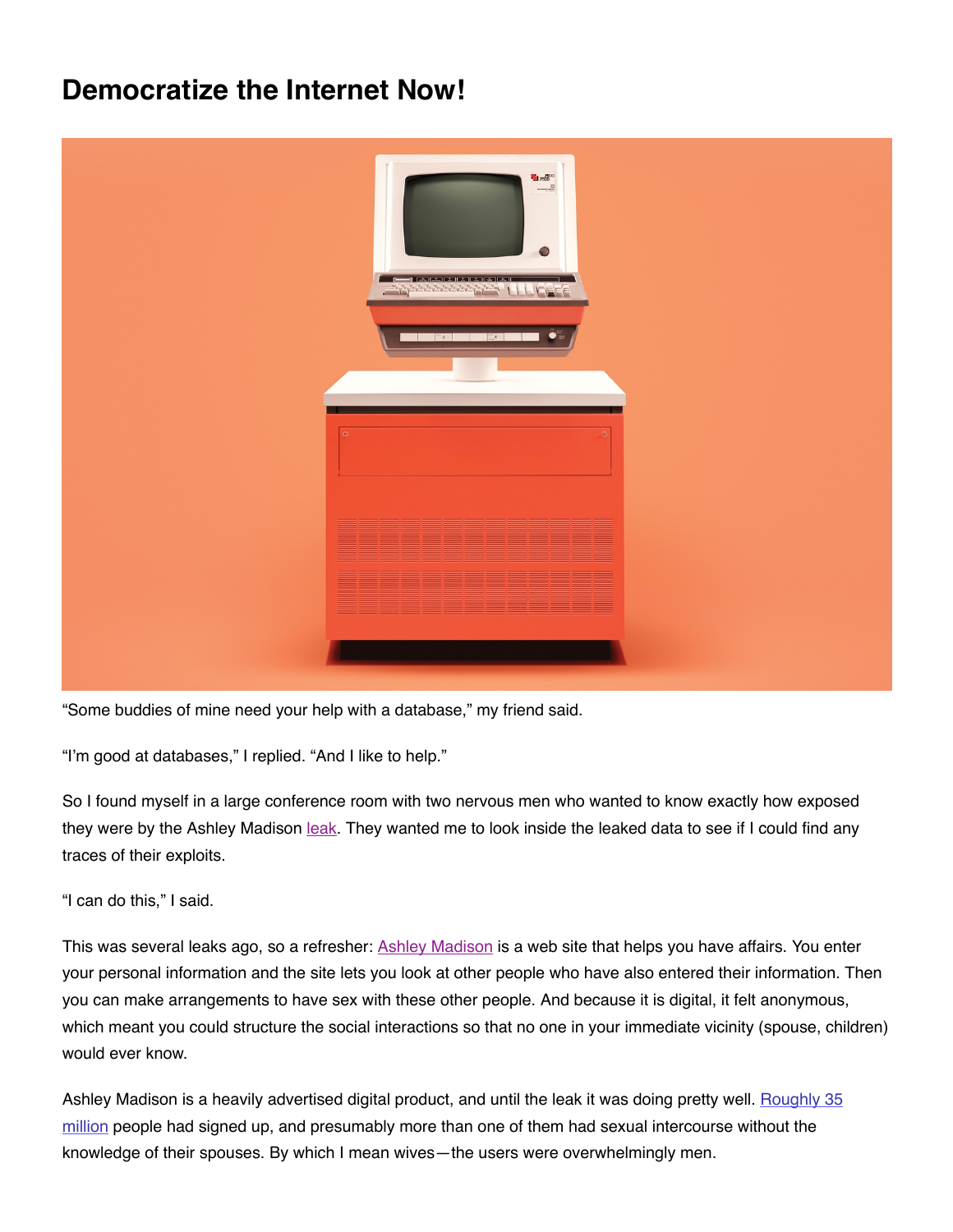Then it all went pear-shaped. One day last summer, an individual or individuals known as "The [Impact](http://www.bbc.com/news/technology-34002053) Team" determined that all of the information in the Ashley Madison database should be made public. This was a lot of data: tens of millions of names, addresses, profiles, and credit card transactions. The database, in essence, *was* Ashley Madison.

It felt as if a nuclear bomb had gone off in the datasphere. The files were spread through the [BitTorrent](http://lifehacker.com/285489/a-beginners-guide-to-bittorrent) network, which meant that lots of people could easily download them; it also meant that the files were difficult to suppress, because they were so widely distributed.

I downloaded the database in anticipation of my new friends' arrival. And while I was unimpressed by the database itself—the typical mess of MySQL fields, with functional but hardly exemplary data modeling—I was staggered by its scope, the fact that one big database could serve all these people looking for affairs. It was the encapsulation of so much human desire. I poked around. Then, seeing a name I recognized, I stopped poking around. It wasn't worth knowing.

One of the visitors was sweating as he handed me a list of names written in pencil on the back of an envelope. I'd never seen that before: a man in a cold, air-conditioned room sweating, slightly wild-eyed.

"I just need to know," he said. "How bad is it?"

I started with last names.

"That's not me," said the other man. "That's my brother. I'll have to talk with him."

We found some profiles, and I read them. Walks on the beach. Long nights, fine wines. Nothing cruel or strange. We also found records of credit card transactions. They'd signed up, left a trail, and it was still there. One of them had a credit card connected to his home address. His friend shook his head. Poor bastard.

"OK," the man said. "It's better to know."

Once there was a time when if you wanted to have an affair, you had to take charge of keeping it a secret. Wink slyly at a prospective lover and receive a subtle nod in return. Leave a scented note in a mailbox. Meet at a motel off the main route. Pay the bill in cash; never call your lover's house. Ashley Madison's innovation was that it took care of all that for you. The entire come-on of the site was that it would make seamless—*frictionless*—something that had previously been difficult and time-consuming. All while reducing the risk.

It seemed safe and secure, but it wasn't. Ashley Madison knew what you told it: name, email address, sometimes a home address. It knew your credit card information, provided so that you could pursue conversations and thus sex. It promised anonymity, but the service it delivered was sitting right in the middle of a world of transactional processing. Thirty-five million individuals had placed responsibility for the continuance of their marriages and relationships in the hands of a single company. Ashley Madison was a massive, centralized agglomeration of indiscretion.

The internet was once a highly [decentralized](http://blog.onename.com/evolution-of-the-internet/) system. In the earliest days, there were no large corporations or service providers like Ashley Madison or Facebook or Twitter, or behemoth databases to house your information. If you wanted to join up, you plugged in a computer and found a connection through a service provider, and that was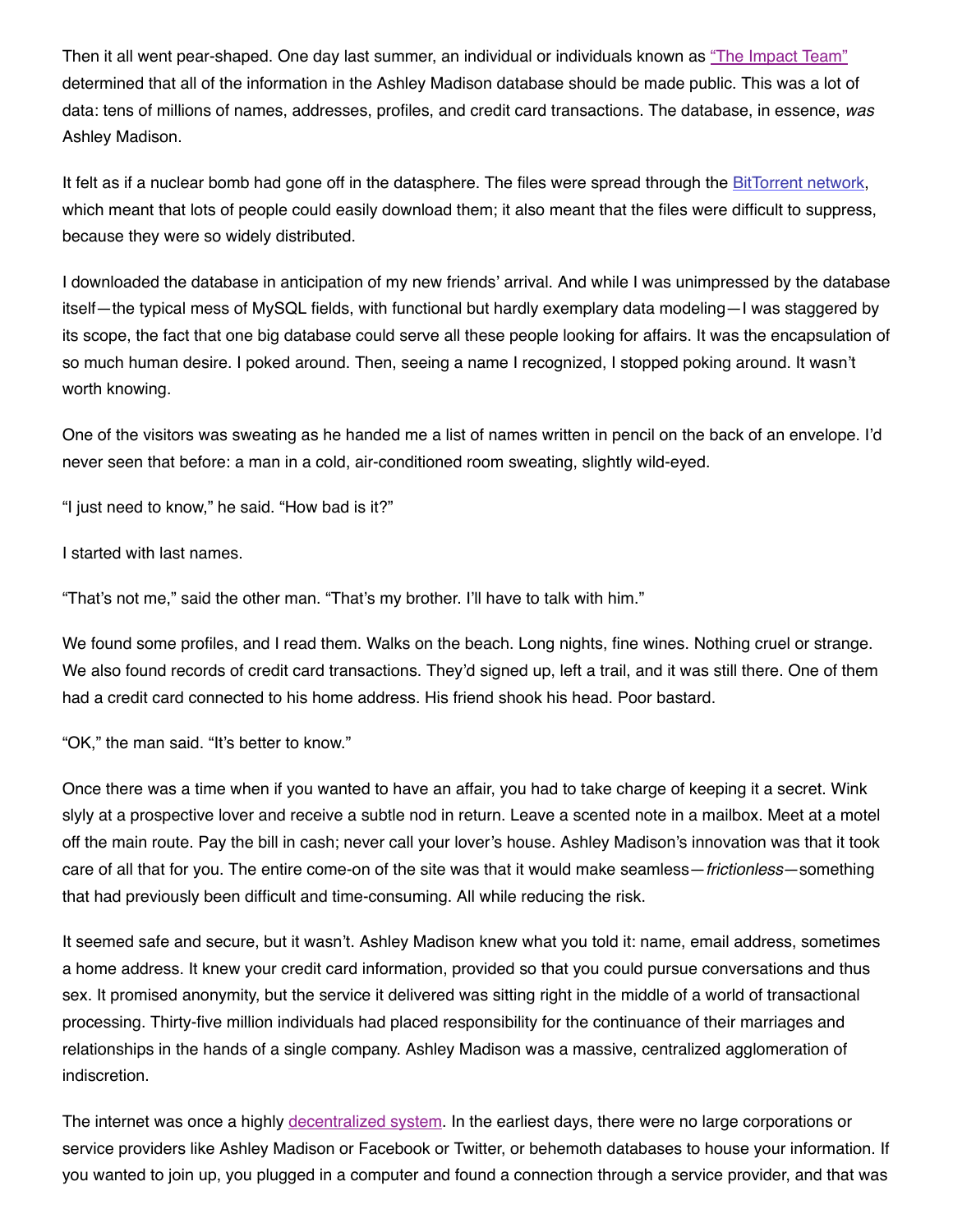basically it. You were online. Your computer was a ["peer"](http://techterms.com/definition/p2p) of the other computers. It was a computocracy.

When the web came along, it was the same. You wanted to say something, so you ran a web server on a computer. You put some web pages in a folder. Your web server waited, night and day, for other computers to ask it for pages and files, and then sent those files back over the network. The servers were still off on their own, but now they could talk to each other.

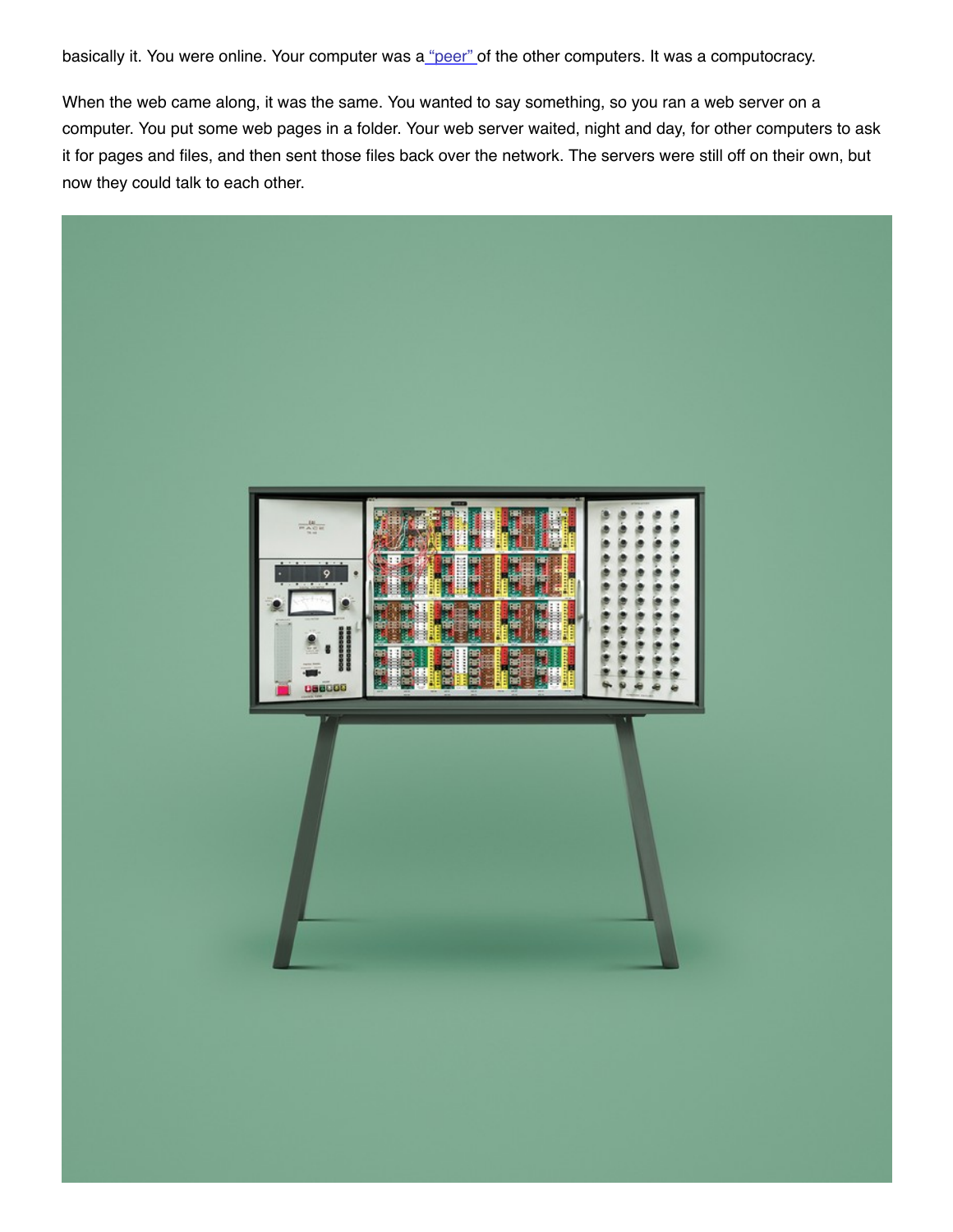That's really all there is to it. It is, at its core, a wonderfully autonomous, independent, and decentralized arrangement. Anyone can set up a web site and point to all the other web pages. Everyone is a publisher. Everyone is a peer. That's why it's called a web. Individuals knit themselves together by linking to one another. Everyone tends his or her own little epistemological garden, growing ideas from seed and sharing them with anyone who comes by.

Yet as the web grew, the problem of *finding* information arose. Search engines were needed that could crawl across the web, indexing the words in web pages; this way someone could type a word in a box and the machine could consult its index and list the pages that matched. But once you do that successfully, you have created something that appeals to larger forces. The search engine has power over other pages—you're no longer a peer.

Imagine you had a huge bread machine and an enormous bag of flour. You made so much bread that you gave some away. And people came to eat the free bread, and they liked it and wanted more. They told their friends. Free bread! People just kept coming—ten people; 100; 100,000; 100,000 million. A googol. To keep up with demand, you find yourself in need of not just more flour, but more bread machines. Fortunately, there are companies that are willing to pay you—not for your bread, but for the right to say, "This bread was brought to you by…" All because you've done the work of getting a lot of people in one place to eat free bread. Eventually you turn out enough loaves that you're designing wearable technology and self-driving cars.

There were other technical demands that chipped away at the decentralized nature of the internet. All those files spread across the web, it turned out, are a chore to manage. You need to update the copyright statement at the bottom of every page you've published, because you're in a new year. Or you need to wipe the CEO's name from all the pages after he resigned in the wake of a sexual harassment scandal. Doing that one page at a time would be a real pain. At the same time, it became possible to rent access to a database on a server somewhere. To solve this too-many-pages problem, people began to put their "content" into databases, and then publish everything through consistent, replicable "templates." As a result, every page on your web site—and everyone else's—eventually came to look roughly the same. Data went into the database via forms and came out via templates. Content was thusly managed. To change the copyright notice across all 100,000 pages of your retro sneaker site, you only needed to change a single line of one template. The CEO's photo could be briskly removed and replaced by the photo of the new, interim CEO. This was obviously a better state of affairs.

Soon the home page, which had enabled individual expressions of interest in [mycology](https://en.wikipedia.org/wiki/Mycology) or *Star Trek* or bondage, was subsumed by the blog, which brought form and chronological order to the universe of web content. Tools like [Movable](https://movabletype.org/) Type, [Blogger](https://accounts.google.com/ServiceLogin?service=blogger&hl=en&passive=1209600&continue=https://www.blogger.com/home), and [Typepad](http://www.typepad.com/) emerged, which "hosted" your content in their databases. No longer did people tend their own digital gardens. The gardens were tended for them.

Freed from the need to build and manage their own web sites, people could do more social things with their computers. They could talk to each other, start conversations, argue endlessly. They could leave private messages. Many found a community. And the companies that hosted the databases found a business model. Make the messages short, and adapt the database to manage millions of "friends" and "followers" ([Friendster,](http://www.friendster.com/) then Twitter). Make a blogging engine that allows you to post short updates and keep track of your friends [\(MySpace,](https://myspace.com/) then Facebook). The computocracy was now something else—a Googlopoly.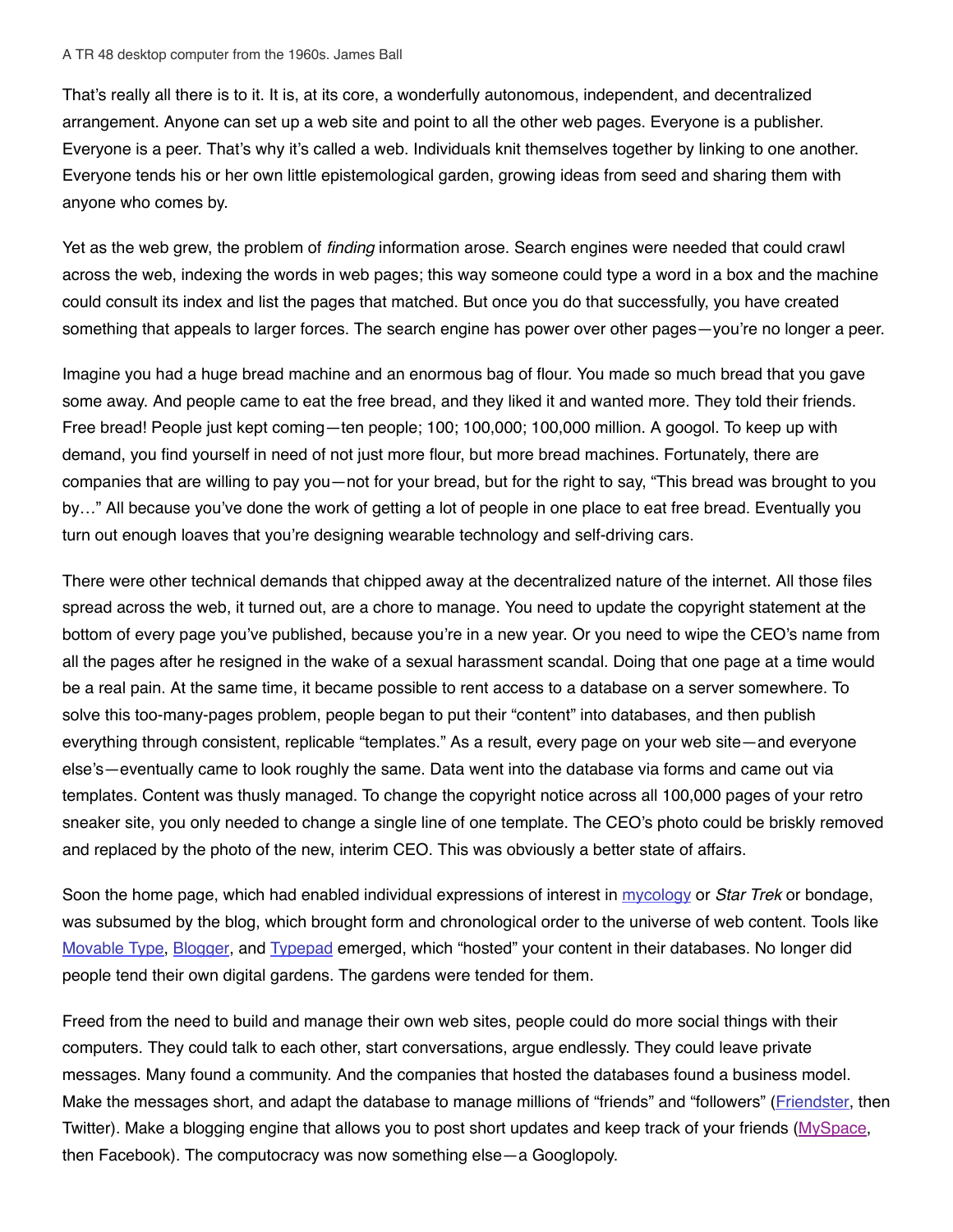The technology that let people make web sites never went away. You can still set up a site as if it were 1995. But culture changes, as do expectations. It takes a certain set of skills to create your own web site, populate it with cool stuff, set up a web server, and publish your own cool-stuff web pages. I would argue that those skills should be a basic part of living in a transparent and open culture where individuals are able to communicate on an equal field of play. Some fellow nerds would argue the same. But most everyone else, statistically, just uses Facebook and plays along.

There's an obvious connection between a decentralized internet, in which individuals create and oversee their own digital identities, and a functioning democracy, in which we make informed choices about who rules us and how we are ruled. Yet too few people make that link. We live in a world in which sensitive information of every conceivable sort—financial, sexual, medical, legal, familial, governmental—is now kept, and presumably guarded, online. It's guarded in gigantic treasure chests labeled "important data here." So many plums for hackers to pluck.

If you don't take care of yourself online, someone else will. That someone is likely not a peer but a megacorporation that is tracking and selling your preferences in a silent auction, a government surveilling your movements and religious affiliations, or a hacker collective that feels entitled to publish your sexual indelicacies. That someone probably already is.

So what is the alternative? For starters: In a utopian vision of a better, devolved-but-more-human internet, I would never post to your database. There'd be zillions of personal data sets, and every individual would have the technical capacity and social resolve to share only what they wanted, plus the power to revoke information from the commons. It's much easier to load my thoughts into someone else's little box and hit "Submit" (perhaps the most well-chosen interface word of all time). But submission comes at a price. My personal information, my finances, my family connections, my ideas—all are now in the hands of those to whom I have submitted.

The temptations of centralization are powerful. With a few employees you can make something worth a billion dollars, as Instagram did. You don't need to worry about advertising. You just create a situation where a larger company sees an opportunity to insert lots of ads. People are desperate to buy places to insert lots of ads so they can resell those places, which is what Facebook did when it bought Instagram. It bought future ad inventory. No one is paying attention to individuals online, at least not any more. There's no money in it. What they are looking for is tens of millions of people all in one place, moving in one direction. If you're Facebook, you need to get in front of that mass of humanity; you need to define their destiny. You need centralization.

Standing against this tide of centralization is the indie web movement. (And hackers, the [black](http://www.pctools.com/security-news/blackhat-hacker/) hat kind and otherwise.) Perhaps "movement" is too strong—it's more an aesthetic of independence and decentralization. The [IndieWebCamp](https://indiewebcamp.com/) web page states: "When you post something on the web, it should belong to you, not a corporation." You should own your information and profit from it. You should have your own servers. Your destiny, which you signed over to Facebook in order to avoid learning a few lines of code, would once again be your own.

But an affair? That's trickier. A decentralized dating system would end up being a lot like Bitcoin—confusing, briefly exciting, and overpopulated by desperate, libertarian men. And the sites would be vulnerable, hackable. But big decentralized systems have many points of failure, rather than just one. The government could still spy on you, but the damage would be limited. The data wouldn't be in one place.